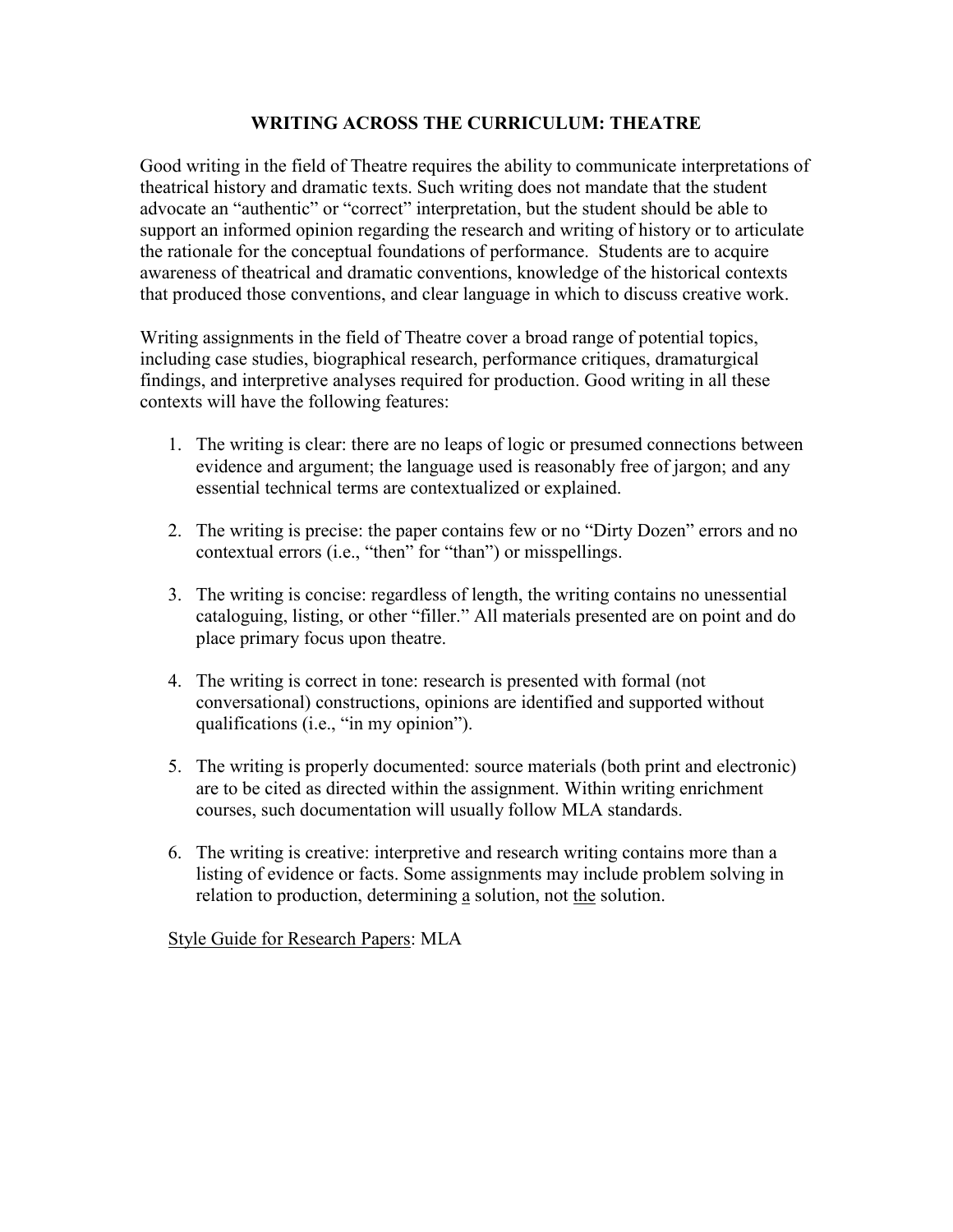## **Procedures**

Within the Theatre major, THE311 and THE312 (Theatre History and Literature I and II) are designated as writing enrichment courses. The following procedures will apply to these courses.

- 1. Enrollment will be limited to 15 students.
- 2. Only full-time faculty will teach these courses so that students may confer with instructors about their writing.
- 3. Each course will require a minimum of 8 typed, double-spaced, analytical and/or interpretive prose.
- 4. 20-40% of the final grade will be determined by writing done for the course. The current syllabus requires a research paper and a pragmatic issue project.
- 5. Students will be allowed to revise their writing within a reasonable period of time.
- 6. Written work will be assessed according to the attached rubric.